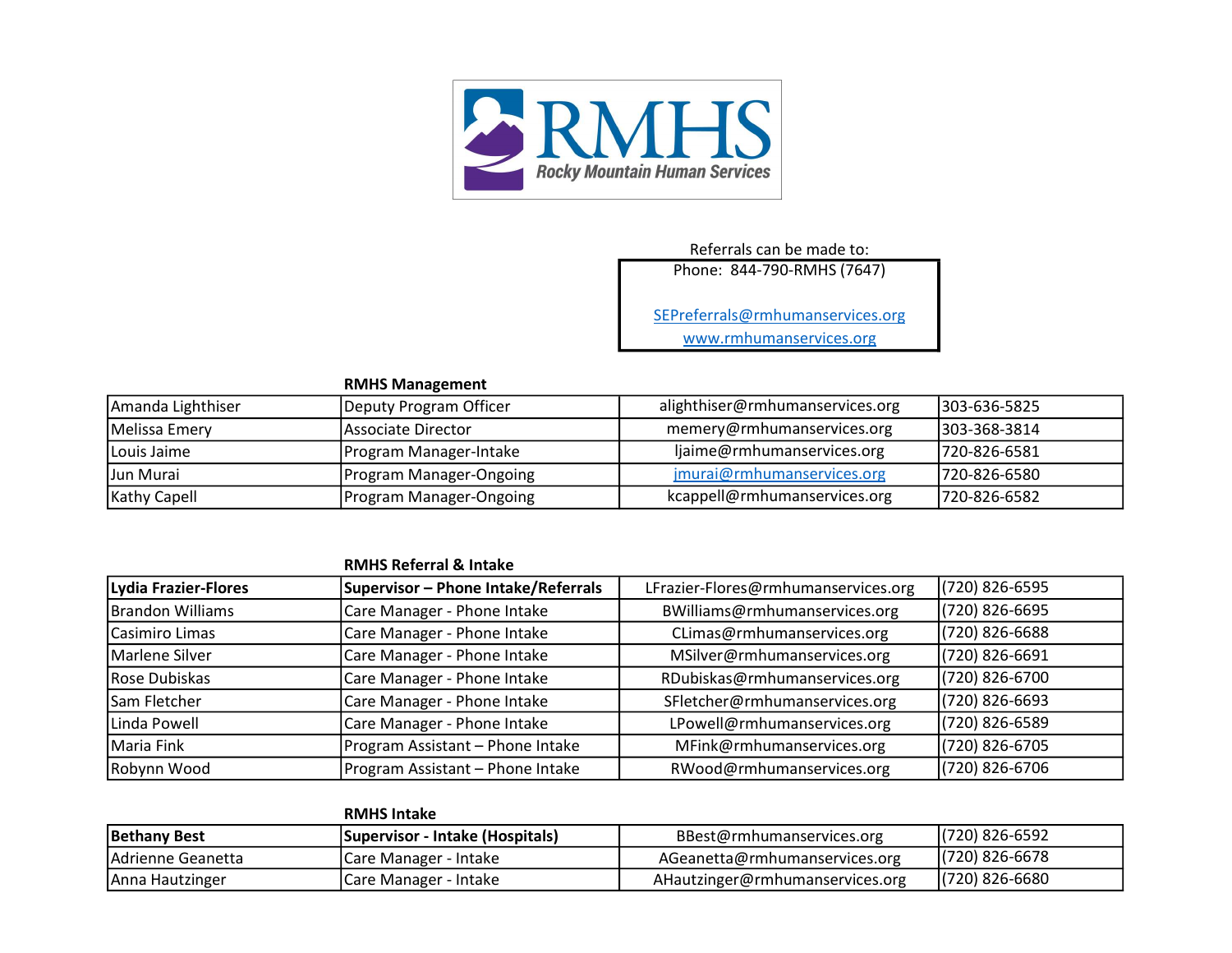| Aubrey O'Brien    | Care Manager - Intake | AO'Brien@rmhumanservices.org   | $(720)$ 826-6681 |
|-------------------|-----------------------|--------------------------------|------------------|
| Belkis Zavala     | Care Manager - Intake | BZavala@rmhumanservices.org    | (720) 826-6684   |
| Erika Green       | Care Manager - Intake | EGreen@rmhumanservices.org     | $(720)$ 826-6679 |
| Justin Arnold     | Care Manager - Intake | JArnold@rmhumanservices.org    | $(720)$ 826-6685 |
| Julie Perla       | Care Manager - Intake | JPerla@rmhumanservices.org     | (720) 826-6682   |
| Julie Yerich      | Care Manager - Intake | JYerich@rmhumanservices.org    | $(720)$ 826-6683 |
| Valerie Benavides | Care Manager - Intake | VBenavides@rmhumanservices.org | $(720)$ 826-6677 |

| Leslee Hernandez     | Supervisor - Intake (NF/PACE) | LHernandez@rmhumanservices.org      | (720) 826-6593 |
|----------------------|-------------------------------|-------------------------------------|----------------|
| Andrea Hettich       | Care Manager - Intake         | AHettich@rmhumanservices.org        | (720) 826-6662 |
| Farrah Garcia        | Care Manager - Intake         | FGarcia@rmhumanservices.org         | (720) 826-6660 |
| Julie Knievel-Hirsch | Care Manager - Intake         | JKnievel-Hirsch@rmhumanservices.org | (720) 826-6663 |
| Janna Murray         | Care Manager - Intake         | JMurray@rmhumanservices.org         | (720) 826-6665 |
| Leah Wenger          | Care Manager - Intake         | LWenger@rmhumanservices.org         | (720) 826-6668 |
| Nicole Daswani       | Care Manager - Intake         | NDaswani@rmhumanservices.org        | (720) 826-6659 |
| Paulene Corey        | Care Manager - Intake         | PCorey@rmhumanservices.org          | (720) 826-6658 |
| Pa Vue               | Care Manager - Intake         | PVue@rmhumanservices.org            | (720) 826-6667 |
| Rachana Bhattarai    | Care Manager - Intake         | RBhattarai@rmhumanservices.org      | (720) 826-6657 |
| Sarah Geisler        | Care Manager - Intake         | SGeisler@rmhumanservices.org        | (720) 826-6661 |
| Vanessa Montoya      | Care Manager - Intake         | VMontoya@rmhumanservices.org        | (720) 826-6664 |

| Lindsay Stewart             | Supervisor - Intake HCBS   | LStewart@rmhumanservices.org    | (720) 826-6594 |
|-----------------------------|----------------------------|---------------------------------|----------------|
| Dawn Easterling             | Care Manager - Intake      | DEasterling@rmhumanservices.org | (720) 826-6711 |
| Andrea Gwinn                | Care Manager - Intake      | AGwinn@rmhumanservices.org      | (720) 826-6672 |
| Alina Naismith              | Care Manager - Intake      | ANaismith@rmhumanservices.org   | (720) 826-6674 |
| Cherise Henry               | Care Manager - Intake      | CHenry@rmhumanservices.org      | (720) 826-6675 |
| Jessica Hei                 | Care Manager - Intake      | JHei@rmhumanservices.org        | (720) 826-6673 |
| Jamie Lindsey               | Care Manager - Intake      | JLindsey@rmhumanservices.org    | (720) 826-6676 |
| Kirsten Brightman           | Care Manager - Intake      | KBrightman@rmhumanservices.org  | (720) 826-6671 |
| Sarah Alvey                 | Care Manager - Intake      | SAlvey@rmhumanservices.org      | (720) 826-6669 |
| Sarah Avant                 | Care Manager - Intake      | SAvant@rmhumanservices.org      | (720) 826-6670 |
| <b>Yvette Chavez Flores</b> | Care Manager - Intake      | YChavez@rmhumanservices.org     | (720) 826-6701 |
| Arthur Jones                | Program Assistant - Intake | AJones@rmhumanservices.org      | (720) 826-6704 |

## RMHS Care Management

| <b>Fallon Gillespie</b> | ISupervisor-Active          | ---<br>inservices.org<br>dillesbir. '<br>wa | $(720)$ 826-6584 |
|-------------------------|-----------------------------|---------------------------------------------|------------------|
| Abbie Olson             | : - Active<br>Care Manager, | umanservices.org                            | (720) 826-6602   |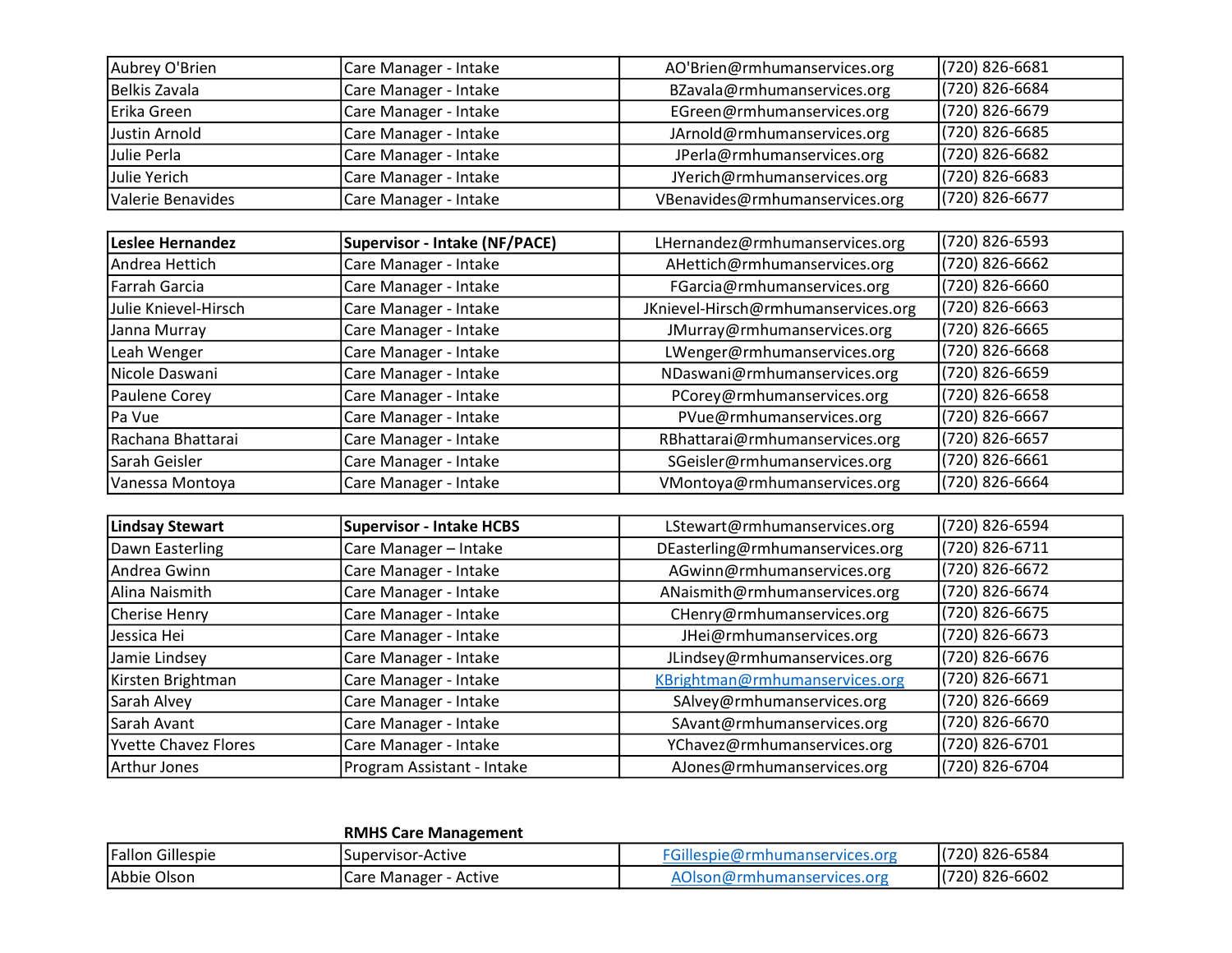| Chaltu Jateny         | Care Manager - Active | Clateny @rmhumanservices.org        | (720) 826-6603 |
|-----------------------|-----------------------|-------------------------------------|----------------|
| <b>Cindy Roark</b>    | Care Manager - Active | CRoark@rmhumanservices.org          | (720) 826-6605 |
| Chantel Urban         | Care Manager - Active | CUrban@rmhumanservices.org          | (720) 826-6604 |
| Connie Vargas         | Care Manager - Active | CVargas@rmhumanservices.org         | (720) 826-6606 |
| Jordan Marsh-Hardiman | Care Manager - Active | JMarsh-Hardiman@rmhumanservices.org | (720) 826-6607 |
| Lorraine Cornell      | Care Manager - Active | LCornell@rmhumanservices.org        | (720) 826-6608 |
| Yasmin Korra          | Care Manager - Active | YKorra@rmhumanservices.org          | (720) 826-6609 |
| Ashleigh Skeens       | Care Manager - Active | ASkeens@rmhumanservices.org         | (720) 826-6713 |
| Jennifer Serna        | Care Manager - Active | JSerna@rmhumanservices.org          | (720) 826-6689 |

| Danielle Krause   | Supervisor-Active     | DKrause@rmhumanservices.org    | (720) 826-6583   |
|-------------------|-----------------------|--------------------------------|------------------|
| Bobbie Potter     | Care Manager - Active | BPotter@rmhumanservices.org    | (720) 826-6610   |
| Fawzia Ankrah     | Care Manager - Active | FAnkrah@rmhumanservices.org    | (720) 826-6696   |
| Kathy Roncaglia   | Care Manager - Active | KRoncaglia@rmhumanservices.org | (720) 826-6611   |
| Lindsay Small     | Care Manager - Active | LSmall@rmhumanservices.org     | (720) 826-6612   |
| Nicholas Banks    | Care Manager - Active | NBanks@rmhumanservices.org     | $(720)$ 826-6613 |
| Plesence Bell     | Care Manager - Active | PBell@rmhumanservices.org      | (720) 826-6614   |
| Rhonda Cordova    | Care Manager - Active | RCordova@rmhumanservices.org   | (720) 826-6615   |
| Courtney Dibble   | Care Manager - Active | CDibble@rmhumanservices.org    | (720) 826-6709   |
| Shanley DeFrancia | Care Manager - Active | SDeFrancia@rmhumanservices.org | (720) 826-6710   |

| Kendra Harris   | Supervisor-Active          | KHarris@rmhumanservices.org    | (720) 826-6585 |
|-----------------|----------------------------|--------------------------------|----------------|
| Brianna Bloomer | Care Manager - Active      | BBloomer@rmhumanservices.org   | (720) 826-6716 |
| Amy Dearmore    | Care Manager - Active      | ADearmore@rmhumanservices.org  | (720) 826-6617 |
| Amy Driver      | Care Manager - Active      | ADriver@rmhumanservices.org    | (720) 826-6618 |
| Addie Mason     | Care Manager - Active      | AMason@rmhumanservices.org     | (720) 826-6616 |
| Jeri Hucke      | Care Manager - Active      | JHucke@rmhumanservices.org     | (720) 826-6620 |
| Karly Gillaspie | Care Manager - Active      | KGillaspie@rmhumanservices.org | (720) 826-6621 |
| Kelly Meksto    | Care Manager - Active      | KMeksto@rmhumanservices.org    | (720) 826-6698 |
| Kelsey Weber    | Care Manager - Active      | KWeber@rmhumanservices.org     | (720) 826-6622 |
| Leticia Chavez  | Care Manager - Active      | lechavez@rmhumanservices.org   | (720) 826-6623 |
| Vanessa Dooman  | Care Manager - Active      | VDooman@rmhumanservices.org    | (720) 826-6624 |
| Bluma Palvanova | Program Assistant - Active | BPalvanova@rmhumanservices.org | (720) 826-6703 |

| <b>INettie Guttierrez</b> | <u> 'Supervisor-Active</u> | EGuttierez@rmhumanservices.org | (720) 826-6588 |
|---------------------------|----------------------------|--------------------------------|----------------|
| Kelly Brooks              | Care Manager – Active      | KBrooks@rmhumanservices.org    | (720) 826-6712 |
| John Erfman               | Care Manager - Active      | JErfman@rmhumanservices.org    | (720) 826-6715 |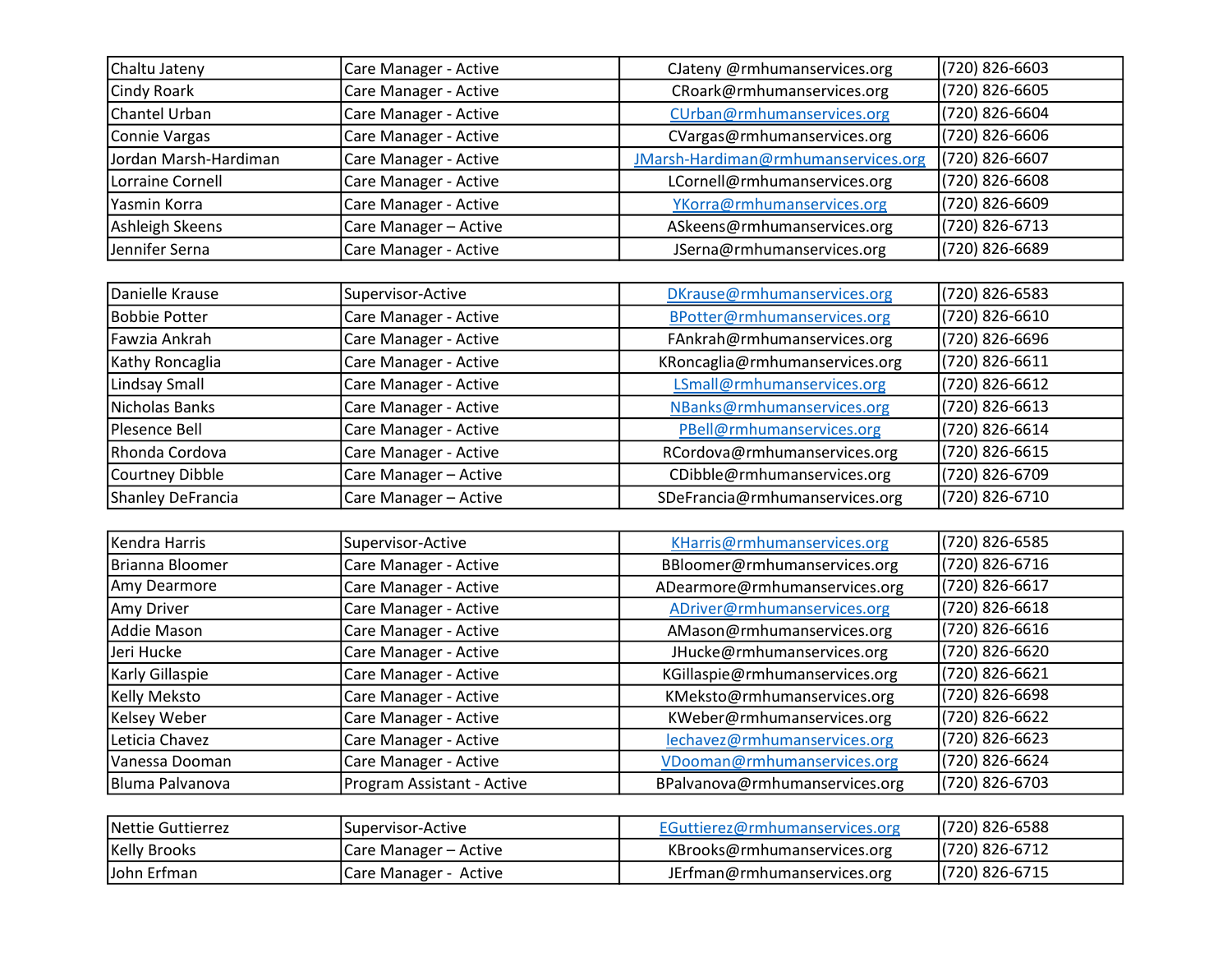| Anna Mendeleva        | Care Manager- Active       | AMendeleva@rmhumanservices.org | (720) 826-6694 |
|-----------------------|----------------------------|--------------------------------|----------------|
| Elena Lerma           | Care Manager - Active      | ELerma@rmhumanservices.org     | (720) 826-6702 |
| Ciara McAdams         | Care Manager - Active      | CMcAdams@rmhumanservices.org   | (720) 826-6596 |
| Derek King            | Care Manager - Active      | DKing@rmhumanservices.org      | (720) 826-6597 |
| Hannah Sanmiguel      | Care Manager - Active      | HSanmiguel@rmhumanservices.org | (720) 826-6619 |
| Josette Lopez         | Care Manager - Active      | JLopez@rmhumanservices.org     | (720) 826-6598 |
| Kerry Villano         | Care Manager - Active      | KVillano@rmhumanservices.org   | (720) 826-6599 |
| Liz Heuer             | Care Manager - Active      | LHeuer@rmhumanservices.org     | (720) 826-6600 |
| Ronnette Turner       | Care Manager - Active      | RTurner@rmhumanservices.org    | (720) 826-6601 |
| Beverly Coleman       | Program Assistant - Active | BColeman@rmhumanservices.org   | (720) 826-6708 |
|                       |                            |                                |                |
| <b>IMissy Hickman</b> | ISunervisor-Active         | RHickman@rmhumanservices.org   | (720) 826-6590 |

| Missy Hickman           | Supervisor-Active     | RHickman@rmhumanservices.org  | (720) 826-6590   |
|-------------------------|-----------------------|-------------------------------|------------------|
| Meghan Towns            | Care Manager- Active  | MTowns@rmhumanservices.org    | (720) 826-6699   |
| Kathryn Ritter          | Care Manager - Active | KRitter@rmhumanservices.org   | (720) 826-6697   |
| DeAnna Rumsey           | Care Manager - Active | DRumsey@rmhumanservices.org   | (720) 826-6654   |
| Kerry Banker            | Care Manager - Active | KBanker@rmhumanservices.org   | (720) 826-6649   |
| Lauren Weber            | Care Manager - Active | LWeber@rmhumanservices.org    | (720) 826-6656   |
| Michaela Smith          | Care Manager - Active | MSmith@rmhumanservices.org    | (720) 826-6655   |
| Olivia Ramirez          | Care Manager - Active | ORamirez@rmhumanservices.org  | (720) 826-6653   |
| SeSe Jordan             | Care Manager - Active | SJordan@rmhumanservices.org   | (720) 826-6651   |
| <b>Tiffany Copeland</b> | Care Manager - Active | TCopeland@rmhumanservices.org | (720) 826-6650   |
| Victoria Albright       | Care Manager - Active | VAlbright@rmhumanservices.org | $(720)$ 826-6648 |

| RaeAnn Kell       | Supervisor-Active     | RKell@rmhumanservices.org       | (720) 826-6586 |
|-------------------|-----------------------|---------------------------------|----------------|
| Jamie Bartilotta  | Care Manager - Active | JBartilotta@rmhumanservices.org | (720) 826-6631 |
| Aaron Hunn        | Care Manager - Active | AHunn@rmhumanservices.org       | (720) 826-6625 |
| <b>Brian Bess</b> | Care Manager - Active | BBess@rmhumanservices.org       | (720) 826-6626 |
| Kelly Hanson      | Care Manager - Active | KHanson@rmhumanservices.org     | (720) 826-6627 |
| Laura Chavez      | Care Manager - Active | lachavez@rmhumanservices.org    | (720) 826-6628 |
| Leslie Lui        | Care Manager - Active | LLui@rmhumanservices.org        | (720) 826-6629 |
| Rachel Conway     | Care Manager - Active | RConway@rmhumanservices.org     | (720) 826-6630 |
| Jolene Varga      | Care Manager - Active | JVarga@rmhumanservices.org      | (720) 826-6646 |

| ISarah Maduro         | ISupervisor-Active           | SMaduro@rmhumanservices.org | (720) 826-6591 |
|-----------------------|------------------------------|-----------------------------|----------------|
| IAmanda Smith         | Care Manager - Active        | ASmith@rmhumanservices.org  | (720) 826-6645 |
| <b>IBelinda Baker</b> | Care Manager - Active        | BBaker@rmhumanservices.org  | (720) 826-6637 |
| <b>Blair Lilley</b>   | <b>Care Manager - Active</b> | BLilley@rmhumanservices.org | (720) 826-6642 |